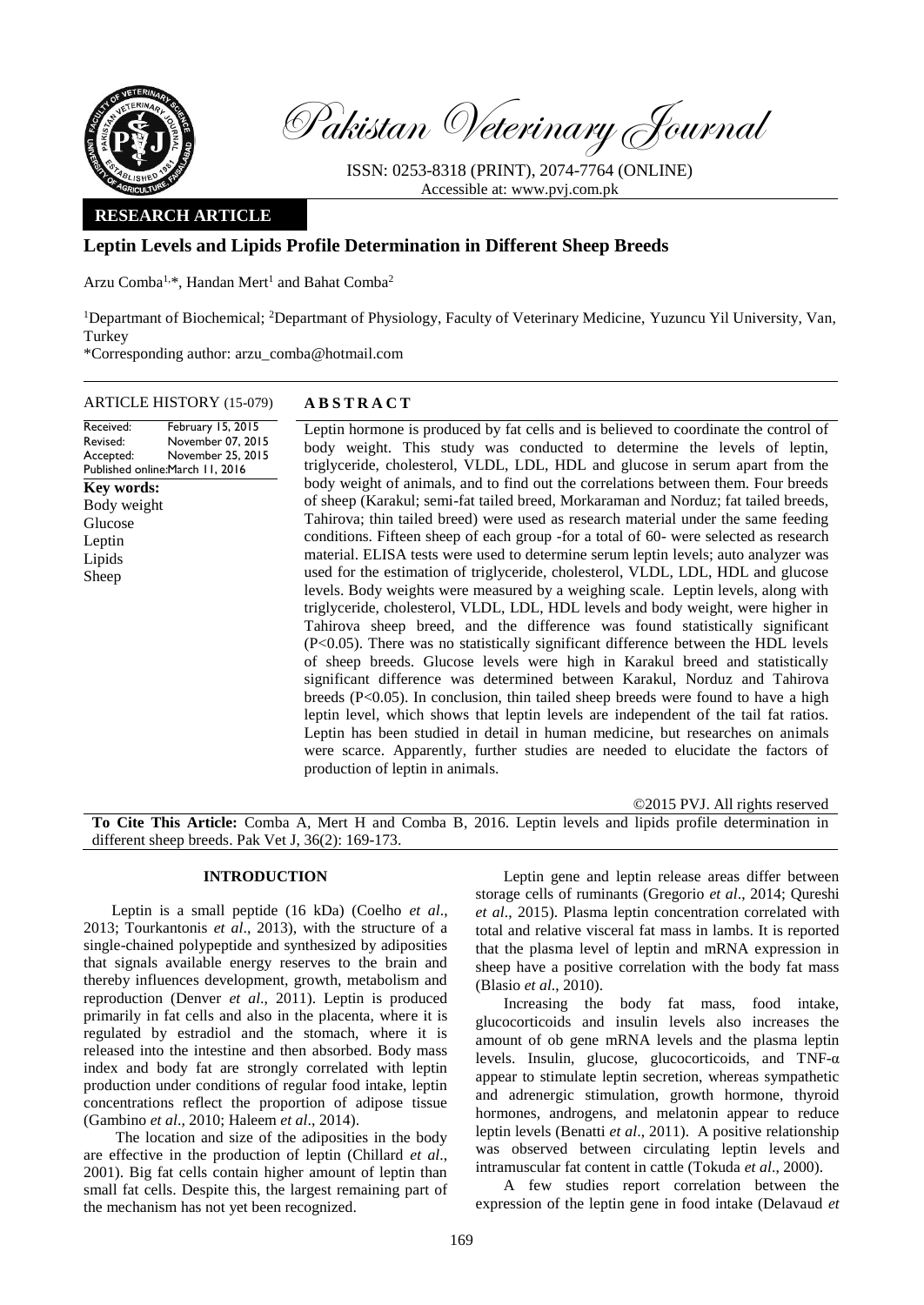and endocrine factors (Chilliard *et al*, 2005) and addition of zinc to the ration (Avcı *et al*., 2013) on the leptin level in ruminants. However, no research has been found in the literature to study the leptin levels of different breeds of sheep raised in the province of Van in Turkey.

This study is conducted on four different sheep breeds that are raised in the province of Van in Turkey: Karakul (semi-fat tailed breed), Morkaraman (fat tailed breed), Norduz (fat tailed breed) and Tahirova (thin tailed breed). The study aims to find body weights of animals and serum levels of leptin, triglyceride, cholesterol, VLDL, LDL, HDL and glucose in blood samples taken from the different tail types (fat tail-thin tale). The final step is to determine the correlation between body weights, tail types and these levels.

### **MATERIALS AND METHODS**

**Experimental group:** The research material consisted of 4 different sheep breeds (Karakul, Morkaraman, Norduz, Tahirova) under the same care and nutrition conditions, with age of 2-3 years, all non-pregnant and healthy, and all are raised in Yuzuncu Yil University Research and Practice Farm in Van, Turkey. Fifteen from each sheep breed -for a total of 60- were studied. The sheep having the highest body weight were selected from each breed. No additional nutrient was given to any animal raised in the farm during July; and they were moved to pasture only in the mornings and afternoons.

**Blood Samples:** Initially the sheep of morning session were weighed and blood samples were taken from the jugular vein into 5 ml non-anticoagulant tubes. The tubes were centrifuged for 10 minutes at 4ºC at 1240 x g (3000 RPM) and the blood serums were separated. Leptin, triglyceride, cholesterol, VLDL, LDL, HDL and glucose levels in these sera were examined.

**Analysis:** Measurement of leptin: Cusabio brand sheep leptin ELISA kit was used (Catalog number: CSB-EL 012870 SH), the examination was carried out on Stat Fax 2100 ELISA Reader.

Triglyceride, cholesterol, VLDL, LDL, HDL and glucose levels were measured by colorimetric test, using Roche Cobas brand kit stigmatized Modular PP autoanalyzer.

Body weights were determined by weighing all the sheep in the morning at 7:00 before moving to grazing.

**Statistical analysis:** One-way variance analysis was performed to compare the group means for the emphasized features. Afterwards, Duncan's test was applied. Pearson correlation coefficients were calculated in groups individually in order, to clarify the relationship between these variables. The statistical significance was considered to be 5% and SPSS statistical software program was used for calculations.

#### **RESULTS**

The average serum leptin, triglyceride, cholesterol, VLDL, LDL, HDL, glucose levels and body weight of the sheep breeds of Karakul, Morkaraman, Norduz and Tahirova are presented in Table 1.

Serum leptin, triglyceride, cholesterol, VLDL, LDL levels and body weights were found to be at the highest level and statistically significant in breed of sheep Tahirova (P<0.05). The high level of glucose observed in the Karakul breed and the calculated difference between Norduz and Tahirova breeds was found significant  $(P<0.05)$ .

As a result of the correlation analysis performed in Karakul sheep breed, values of positive correlation were observed between: leptin and cholesterol, HDL, body weight; triglyceride and cholesterol, VLDL; cholesterol and VLDL, HDL and body weight. On the other hand, negative correlation was observed between LDL and glucose (Table 2).

As a result of correlation analysis performed in the sheep breed Morkaraman, significant positive correlation was found between: leptin and body weight; triglyceride and cholesterol, VLDL, LDL, glucose; cholesterol and VLDL, LDL, glucose; VLDL and LDL; LDL and glucose; HDL and body weight. Negative correlation was found between triglyceride and HDL; VLDL and HDL (Table 3).

In sheep breed Norduz, a positive correlation was observed between: leptin and LDL, body weight; triglyceride and cholesterol, VLDL; cholesterol and VLDL. Also, a negative correlation was found between triglyceride and HDL; cholesterol and HDL; VLDL and HDL (Table 4).

As a result of correlation analysis performed in the sheep breed Tahirova, significant positive correlation was found between leptin and triglyceride, cholesterol, VLDL, LDL, body weight; triglyceride and cholesterol, VLDL, LDL, body weight; cholesterol and VLDL, LDL, body weight; VLDL and LDL, body weight; LDL and body weight. Furthermore, a negative correlation was observed between HDL and leptin, triglyceride, VLDL, LDL, body weight (Table 5).

**Table 1:** The mean serum leptin, triglyceride, cholesterol, VLDL, LDL, HDL, glucose levels and body weight of the sheep breeds of Karakul, Morkaraman, Norduz and Tahirova

| Parameters           | Karakul $n = 15$               | Morkaraman n=15              | Norduz n=15                  | Tahirova n=15                 |
|----------------------|--------------------------------|------------------------------|------------------------------|-------------------------------|
| Leptin (ng/ml)       | $12.08 \pm 0.82^{\circ}$       | $6.50 \pm 3.35$ <sup>c</sup> | $5.04 \pm 2.61$ <sup>c</sup> | $16.68 \pm 6.78$ <sup>a</sup> |
| Triglyceride (mg/dl) | $36.10 \pm 7.02^b$             | $56.86 \pm 31.79^{\circ}$    | $43.13 \pm 24.33^b$          | 179.08±113.08 <sup>a</sup>    |
| Cholesterol (mg/dl)  | 70.40±7.84°                    | $120.73 \pm 48.75^{\circ}$   | $83.53 \pm 16.40^{\circ}$    | 187.20±44.30 <sup>a</sup>     |
| VLDL (mg/dl)         | $7.00 \pm 1.46^b$              | $13.93 \pm 10.05^{\circ}$    | $7.87 \pm 3.35^b$            | 35.80±22.66 <sup>a</sup>      |
| LDL (mg/dl)          | $17.60 \pm 4.01^b$             | $25.87 \pm 6.22^b$           | $18.16 \pm 3.84^b$           | $107.00 \pm 30.96^a$          |
| $HDL$ (mg/dl)        | $45.80 \pm 6.91$               | $49.20 \pm 9.58$             | $49.71 \pm 7.12$             | $44.40 \pm 11.36$             |
| Glucose (mg/dl)      | $57.80 \pm 11.53$ <sup>a</sup> | $50.40 \pm 10.35^{ab}$       | $46.00 \pm 9.05^{\circ}$     | $46.53 \pm 11.46^b$           |
| Body Weight (kg)     | $37.28 \pm 1.12$ <sup>c</sup>  | $47.90 \pm 3.32^b$           | $46.37 \pm 2.12^b$           | $55.14 \pm 2.46^a$            |

Values (mean +SE) bearing different letters in a row differ significantly (P<0.05).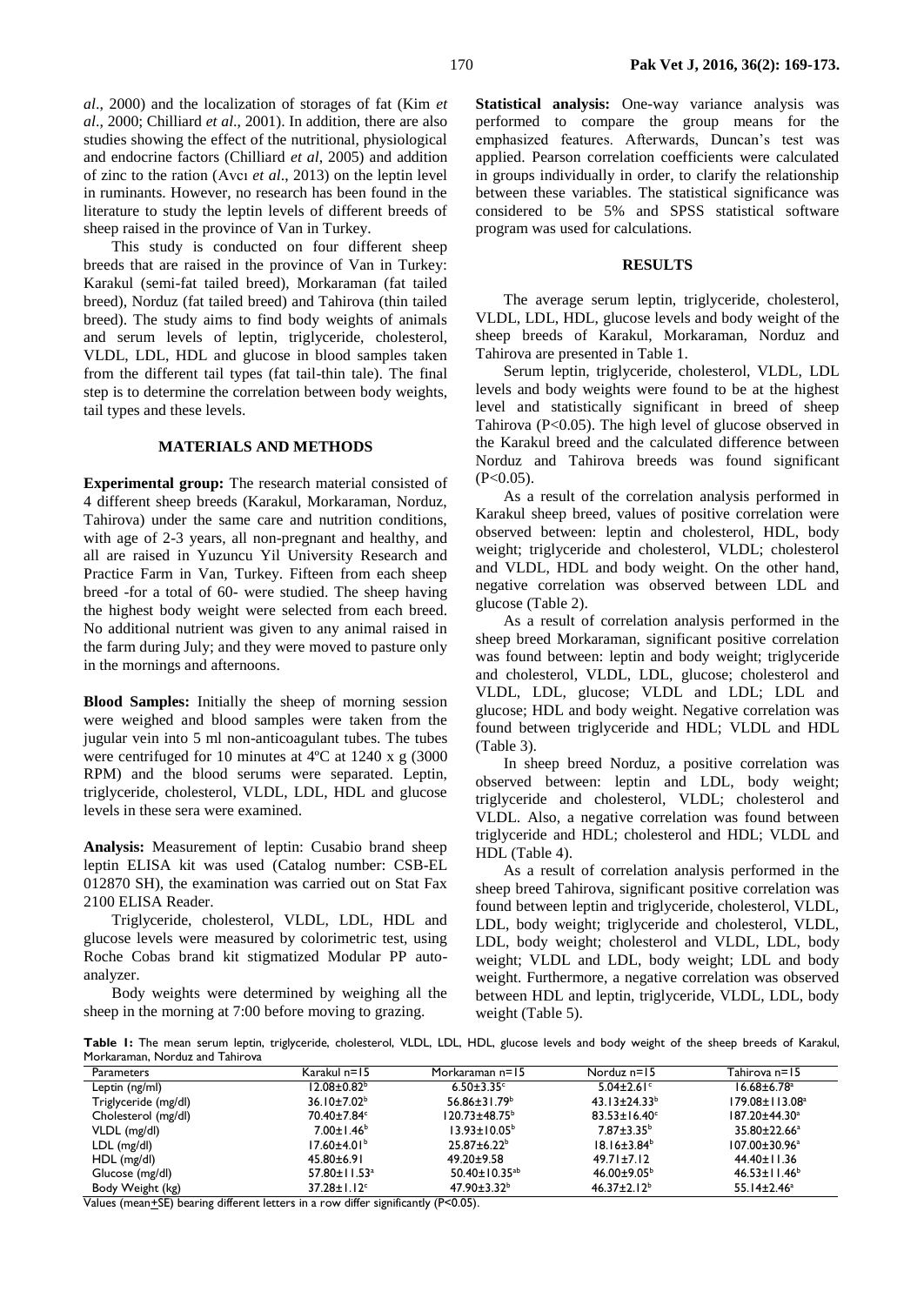|               |          | Table 2: Correlation of serum leptin, triglyceride, cholesterol, VLDL, LDL, HDL, glucose levels and body weight of the Karakul sheep    |                          |                      |                           |            |              |                    |
|---------------|----------|-----------------------------------------------------------------------------------------------------------------------------------------|--------------------------|----------------------|---------------------------|------------|--------------|--------------------|
| Karakul       | Leptin   | Triglyceride                                                                                                                            | Cholesterol              | <b>VLDL</b>          | LDL                       | HDL        | Glucose      | <b>Body Weight</b> |
| Leptin        |          |                                                                                                                                         |                          |                      |                           |            |              |                    |
| Triglyceride  | 0.37     | $\mathbf{I}$                                                                                                                            |                          |                      |                           |            |              |                    |
| Cholesterol   | $0.80*$  | $0.74*$                                                                                                                                 | T                        |                      |                           |            |              |                    |
| <b>VLDL</b>   | 0.38     | $1.00*$                                                                                                                                 | $0.74*$                  | $\mathbf{I}$         |                           |            |              |                    |
| <b>LDL</b>    | 0.46     | 0.24                                                                                                                                    | 0.28                     | 0.25                 | T                         |            |              |                    |
| <b>HDL</b>    | $0.55*$  | 0.48                                                                                                                                    | $0.81*$                  | 0.48                 | $-0.31$                   |            |              |                    |
| Glucose       | 0.02     | $-0.29$                                                                                                                                 | 0.10                     | $-0.30$              | $-0.78$                   | $0.63*$    | $\mathbf{I}$ |                    |
| Body Weight   | $0.85*$  | $-0.05$                                                                                                                                 | $0.60*$                  | $-0.04$              | 0.31                      | $0.51^*$   | 0.32         |                    |
| $*P<0.05$ .   |          |                                                                                                                                         |                          |                      |                           |            |              |                    |
|               |          | Table 3: Correlation of serum leptin, triglyceride, cholesterol, VLDL, LDL, HDL, glucose levels and body weight of the Morkaraman sheep |                          |                      |                           |            |              |                    |
| Morkaraman    | Leptin   | Triglyceride                                                                                                                            | Cholesterol              | VLDL                 | LDL                       | <b>HDL</b> | Glucose      | <b>Body Weight</b> |
| Leptin        |          |                                                                                                                                         |                          |                      |                           |            |              |                    |
| Triglyceride  | $-0.27$  | Ι.                                                                                                                                      |                          |                      |                           |            |              |                    |
| Cholesterol   | $-0.20$  | $0.94*$                                                                                                                                 | $\mathbf{I}$             |                      |                           |            |              |                    |
| <b>VLDL</b>   | $-0.18$  | $0.97*$                                                                                                                                 | $0.94*$                  |                      |                           |            |              |                    |
| <b>LDL</b>    | $-0.15$  | $0.92*$                                                                                                                                 | $0.97*$                  | $0.90*$              |                           |            |              |                    |
| <b>HDL</b>    | 0.41     | $-0.51$ <sup>*</sup>                                                                                                                    | $-0.42$                  | $-0.61$ <sup>*</sup> | $-0.30$                   |            |              |                    |
| Glucose       | $-0.23$  | $0.61*$                                                                                                                                 | $0.64*$                  | 0.44                 | $0.72*$                   | 0.26       |              |                    |
| Body Weight   | $0.90*$  | $-0.24$                                                                                                                                 | $-0.13$                  | $-0.22$              | $-0.06$                   | $0.53*$    | 0.02         |                    |
| $*P < 0.05$ . |          |                                                                                                                                         |                          |                      |                           |            |              |                    |
|               |          | Table 4: Correlation of serum leptin, triglyceride, cholesterol, VLDL, LDL, HDL, glucose levels and body weight of the Norduz sheep     |                          |                      |                           |            |              |                    |
| Norduz        | Leptin   | <b>Triglyceride</b>                                                                                                                     | Cholesterol              | VLDL                 | $\overline{\mathsf{LDL}}$ | HDL        | Glucose      | <b>Body Weight</b> |
| Leptin        |          |                                                                                                                                         |                          |                      |                           |            |              |                    |
| Triglyceride  | $-0.12$  |                                                                                                                                         |                          |                      |                           |            |              |                    |
| Cholesterol   | $-0.17$  | $0.93*$                                                                                                                                 | $\overline{\phantom{a}}$ |                      |                           |            |              |                    |
| <b>VLDL</b>   | $-0.03$  | $0.98*$                                                                                                                                 | $0.92*$                  |                      |                           |            |              |                    |
| <b>LDL</b>    | $0.74*$  | $-0.13$                                                                                                                                 | $-0.01$                  | $-0.02$              | Ι.                        |            |              |                    |
| <b>HDL</b>    | 0.14     | $-0.73$ <sup>*</sup>                                                                                                                    | $-0.53*$                 | $-0.63*$             | 0.28                      |            |              |                    |
| Glucose       | 0.27     | $-0.23$                                                                                                                                 | 0.02                     | $-0.24$              | 0.39                      | 0.44       | $\mathbf{I}$ |                    |
| Body Weight   | $0.84*$  | $-0.05$                                                                                                                                 | $-0.13$                  | $-0.04$              | 0.43                      | $-0.06$    | 0.23         |                    |
| $*P < 0.05$ . |          |                                                                                                                                         |                          |                      |                           |            |              |                    |
|               |          | Table 5: Correlation of serum leptin, triglyceride, cholesterol, VLDL, LDL, HDL, glucose levels and body weight of the Tahirova sheep   |                          |                      |                           |            |              |                    |
| Tahirova      | Leptin   | <b>Triglyceride</b>                                                                                                                     | Cholesterol              | <b>VLDL</b>          | LDL                       | <b>HDL</b> | Glucose      | <b>Body Weight</b> |
| Leptin        |          |                                                                                                                                         |                          |                      |                           |            |              |                    |
| Triglyceride  | $0.70*$  |                                                                                                                                         |                          |                      |                           |            |              |                    |
| Cholesterol   | $0.70*$  | $0.87*$                                                                                                                                 | T                        |                      |                           |            |              |                    |
| <b>VLDL</b>   | $0.70*$  | $1.00*$                                                                                                                                 | $0.87$ *                 |                      |                           |            |              |                    |
| <b>LDL</b>    | $0.70*$  | $0.77*$                                                                                                                                 | $0.96*$                  | $0.77*$              | T                         |            |              |                    |
| HDL.          | $-0.59*$ | $-0.69*$                                                                                                                                | $-0.46$                  | $-0.69*$             | $-0.51$ <sup>*</sup>      |            |              |                    |

Glucose 0.34 -0.26 0.11 -0.27 0.22 0.36 1

 $*P < 0.05$ .

### **DISCUSSION**

Body Weight  $0.94^*$   $0.86^*$   $0.87^*$  0.86

Circulating leptin level in serum is accepted as a good indicator of changes in the storage of body fat in ruminants, contrary to the mono-gastric species (Delavaud *et al*., 2000). Studies on ruminants show that leptin could affect the physiological functions of the animals mentioned. It is reported that nutrition, physiological and endocrine factors affect leptin levels in ruminants (Chilliard *et al*., 2005).

Fat tail sheep breeds store fat in their tails as opposed to European thin tailed sheep breeds. Some biochemical means within the breeding programs may have modified the storage of lipids in the tail. However, the molecular mechanisms leading to fat storage in different parts of the body between the thin tailed and fat tailed sheep breeds are not yet clear.

The essential factor in the production of leptin in ruminants and other species is adipose tissue and peripheral leptin concentration increases in case of risen in adipose tissue (Wegner *et al*., 2001). Therefore, the plasma leptin is a good factor indicating body weight in ruminants (Delavaud *et al.*, 2000). In early studies

conducted on ruminants, not only anatomical variety in the body of ruminants and but also the difference between adipose tissue indicate the intensity of the expression of the leptin gene (Kim *et al.*, 2000).

 $-0.61^*$  0.17

0.84

In this study, the statistical significance was detected at a level of P<0.05 between Tahirova -which has the highest leptin level- and Karakul, and Morkaraman and Norduz breeds. There are studies that show changes in leptin levels between fat and non-fat tail sheep breeds are insignificant (Eryavuz *et al*., 2007; Avcı *et al*., 2013). In this study, serum leptin levels were found higher in thin tailed breed and lower in fat tailed breeds

Leptin is a hormone that regulates energy balance and body weight controls, provides information to the brain about the storages of body fat (Lemor *et al*., 2010). Increased leptin mRNA was observed in a very low level of visceral fat in the subcutaneous adipose tissue in sheep. High leptin mRNA was found in the subcutaneous adipose tissue in goats (Chilliard *et al*., 2001). A high mRNA leptin would be synthesized and most of these results may be due to high leptin levels in the thin tails. Therefore, in this study, the leptin level was found higher in thin tailed sheep breeds. In addition to these results,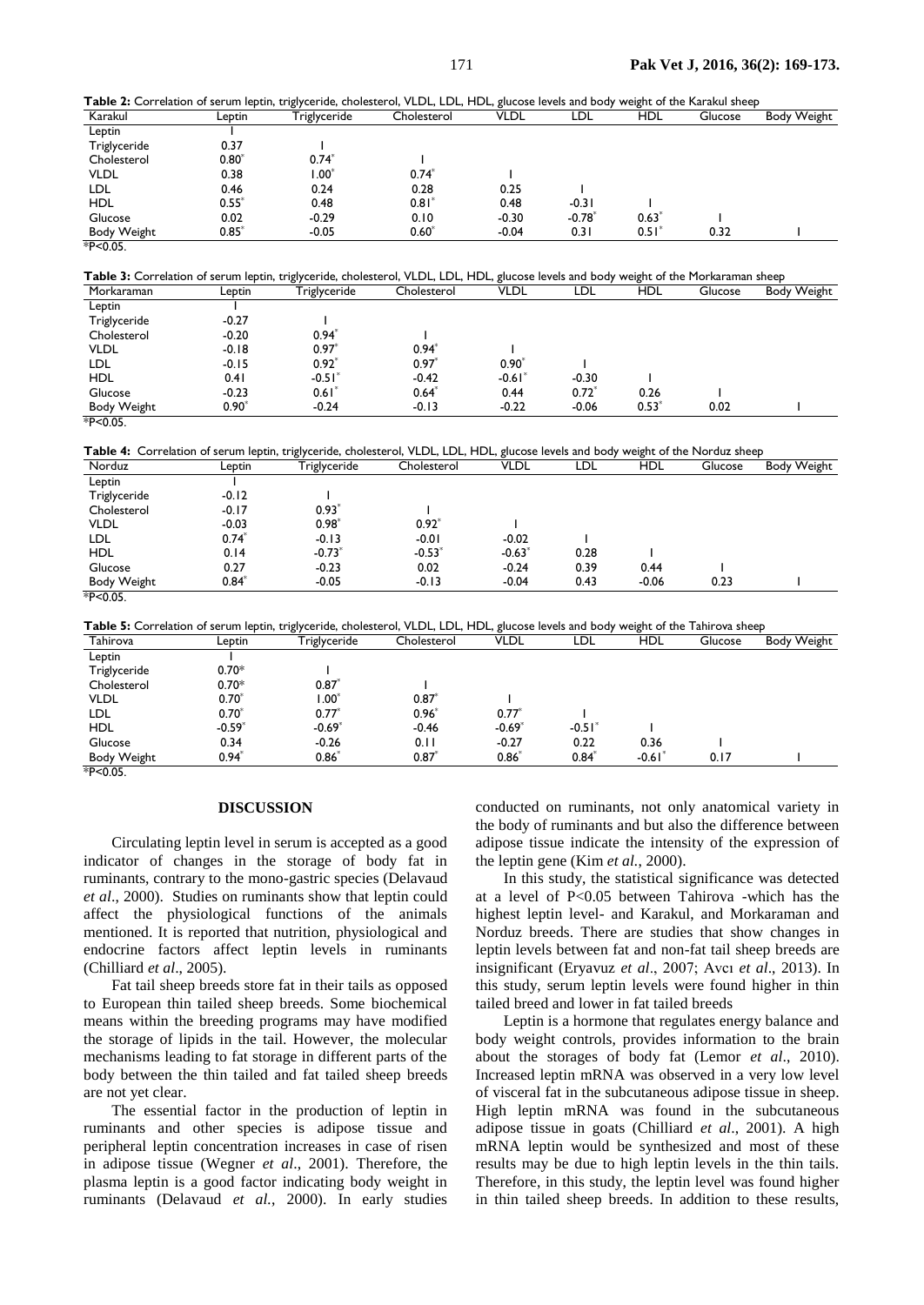although the level of leptin is proportional to the adipose tissue in the body, it is found not to totally be dependent on it. The most important indicator of this condition is the reduced level of leptin in the absence nutrition; as serious depletion occurs in adipose tissue in the case of hunger and higher leptin levels appear when fat storages are not full of nutrition (Frederich *et al*., 1995). Therefore, more research is needed to explain the effective and regulatory factors in the production of leptin.

Basal level of leptin plays a key role as it forms more than half of triglyceride in serum. It is closely related to changes in leptin levels, regardless of variations in cholesterol, triglyceride, VLDL, blood glucose and body weight. In addition, this information shows that leptin is closely related to triglyceride, more than glucose (Gültürk *et al*., 2005). Additionally, 31% rise of triglyceride level was observed when exogenous leptin was applied to animals. At the same time, it leads to decrease in index of triglyceride in the liver, skeletal muscle and pancreatic langerhans islet cells of rats (Cohen *et al*., 1998). In a study conducted in rats, it has been reported that leptin increases the impact of lipoprotein enzyme lipase, and increases the level of triglyceride (Sarmiento *et al*., 1997).

Analyzing the lipids profile; it was found that serum triglyceride, cholesterol, VLDL and LDL levels were statistically higher in Tahirova sheep breed compared to other breeds, and the difference was found to be significant at P<0.05. No statistical difference could be found among the breeds of sheep in the level of HDL. In the analyzes of correlation, it was found that there is a positive correlation between leptin and cholesterol  $(P<0.5)$  and HDL  $(P<0.05)$  in the Karakul breed; positive correlation between leptin and LDL  $(P<0.05)$  in Norduz breed; positive correlation between leptin and triglyceride, cholesterol, VLDL and LDL  $(P<0.05)$  and negative correlation with HDL (P<0.05) in Tahirova breed. The high level of serum triglyceride, cholesterol, VLDL and LDL in Tahirova breed over other breeds may result from the high levels of leptin in serum. Indeed, it is a fact that leptin hormone stimulates lipolysis; and therefore an increase may have occurred in the creation parameters of the lipids profile.

The most important factor in the regulation of body weight is leptin. The total mass of adipose tissue by body mass index is positively related to serum concentrations of leptin (Daniel *et al*., 2002). In a study Thomas *et al*. (2002), it was reported that there is a correlation between body weight, increased body weight per day and the concentration of leptin. Leon *et al*. (2004), reported that there is a positive relationship between body weight, weight gain and the leptin levels in heifers.

In this study, body weight in Tahirova sheep was considered statistically significant at P<0.05 compared to other breeds. In addition, a positive correlation was observed between leptin levels and body weights of the Karakul, Morkaraman, Norduz and Tahirova sheep breeds (P<0.05). Although animals with the same care and nutrition conditions have the highest body weight among all breeds of sheep analyzed were selected for the study, there were statistically significant differences in the body weight in classified basis of breed. It is known that insulin and leptin plays an important role in the distribution of nutrients and regulation of their use (Chilliard *et al*., 2005).

Rumen fermentation in polygastric animals plays a very important role in the ruminant digestive system, and provides the passage of glucose into volatile fatty acids in the liver. It has been reported that there is a positive correlation between glucose and fleece weight in sheep (Mert *et al*., 2003). Ruminants generally absorb the little part of the glucose directly from the digestive system; however, they use various substrates such as lactate, glycerol and amino acid via gluconeogenesis (Demigne *et al*., 1991).

It was reported that factors such as physiological situations, reproduction status, nutrition, age, climate and breed affect the concentration of glucose in ruminants (Nachtomi *et al*., 1991).

In one of several studies investigating the relationship between glucose and leptin (Sivitz *et al*., 1997), it is reported that leptin administration subcutaneously, increases the level of plasma glucose in rats and in another study it is reported that intravenous administration of leptin is not effective on the concentration of glucose in sheep (Henry *et al*., 1999). Tokuda *et al*. (2000) reported that the concentration of glucose decreased only a long time after leptin administration and it is not effective when it is administrated for a short period. Block *et al*. (2003) expressed that the concentration of leptin has a tendency to show positive correlation with the concentration of glucose in cattle.

In this study, high level of serum glucose was observed in Karakul breed and the statistically significant was found at P<0.05 between this breed and Norduz and Tahirova sheep. Correlation could not be found between leptin and glucose in all breeds tested. As Nachtomi *et al*. (1991) reported, a variety of factors in ruminants can affect the level of glucose.

**Conclusions:** Serum leptin, triglyceride, cholesterol, VLDL, LDL, glucose levels and body weights were observed in Karakul, Morkaraman, Norduz and Tahirova sheep breeds whose tail types are different. Although statistically significant was detected between serum leptin, triglyceride, cholesterol, VLDL, LDL, glucose levels and body weights in these four breeds of sheep; no difference was observed in the serum levels of HDL. Serum leptin, triglyceride, cholesterol, VLDL, LDL, glucose levels and body weights of Tahirova sheep were high (P<0.05) compared to Karakul, Morkaraman and Norduz sheep. No statistical difference was found in the amounts of serum HDL. The high level of glucose was observed in Karakul sheep and significance was detected  $(P<0.05)$  between Karakul, Norduz and Tahirova breeds. As a result, high level of leptin in thin tailed sheep shows that production of leptin is not related to the ratio of tail fat. Detailed studies have been conducted on humans; however, further research is needed to explain efficient regulatory and mechanically factors in the production of leptin in animals, as there is a lack of study on the effectiveness of leptin in them.

**Authors' contributions:** HM designed the experiments. AC and BC collected and analyzed the samples. All authors interpreted the data, critically revised the manuscript and approved the final version and agreed to publication.